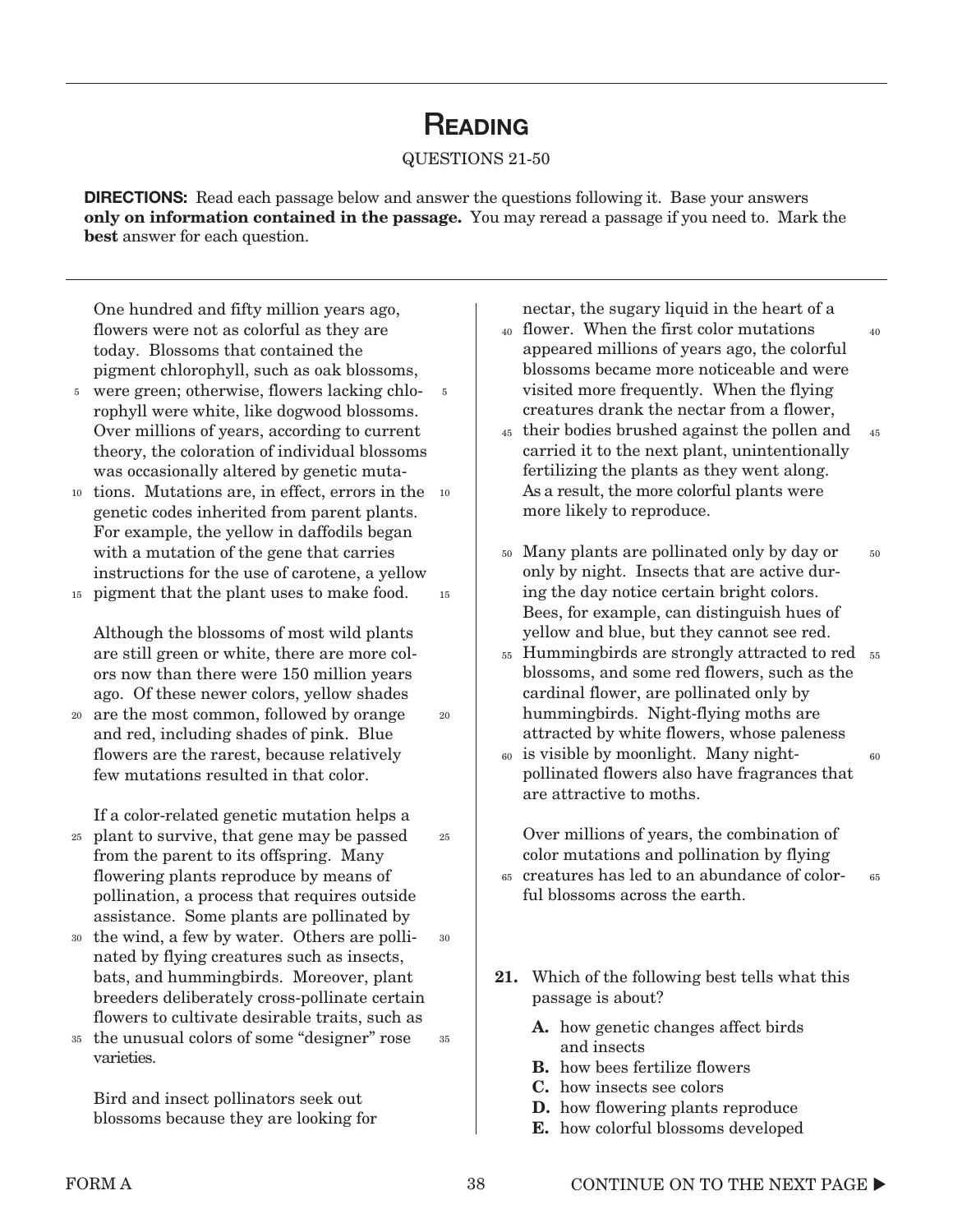- **22.** Which of the following blossoms would most likely be pollinated by night-flying moths rather than bees?
	- **F.** red, lightly scented blossoms
	- **G.** yellow blossoms with blue centers
	- **H.** dark blue, heavily perfumed blossoms
	- **J.** bright green blossoms that sway in the wind
	- **K.** pale white blossoms with a strong scent
- **23.** Why are blue flowers so rare?
	- **A.** There were fewer mutations resulting in blue flowers.
	- **B.** Bees and other insects avoid blue flowers.
	- **C.** Blue flowers have insufficient pollen.
	- **D.** Bees cannot perceive the color blue.
	- **E.** Blue flowers do not contain carotene.
- **24.** Why were flowers of 150 million years ago always green or white?
	- **F.** Yellow and red flowers were not hardy enough to survive.
	- **G.** At that time, the only pigment in flowers was chlorophyll.
	- **H.** Yellow and red flowers did not contain nectar.
	- **J.** Oak blossoms and dogwood blossoms were the only flowers.
	- **K.** Insects were not attracted to colorful flowers.
- **25.** Why do birds and insects fly from one plant to another?
	- **A.** to fertilize the plants
	- **B.** to help plants with mutations to reproduce
	- **C.** to produce more color mutations
	- **D.** to create desirable traits in the plants
	- **E.** to search for nectar to drink
- **26.** In lines 28-29, what does the author mean by the statement that pollination "requires outside assistance"?
	- **F.** Color-related mutations are passed from parent to offspring.
	- **G.** Only flowering plants reproduce by pollination.
	- **H.** The plants rely on wind, water, or flying creatures for pollination.
	- **J.** Some methods of pollination are intentional, while others are not.
	- **K.** Blossom colors other than green and white were produced by genetic mutations.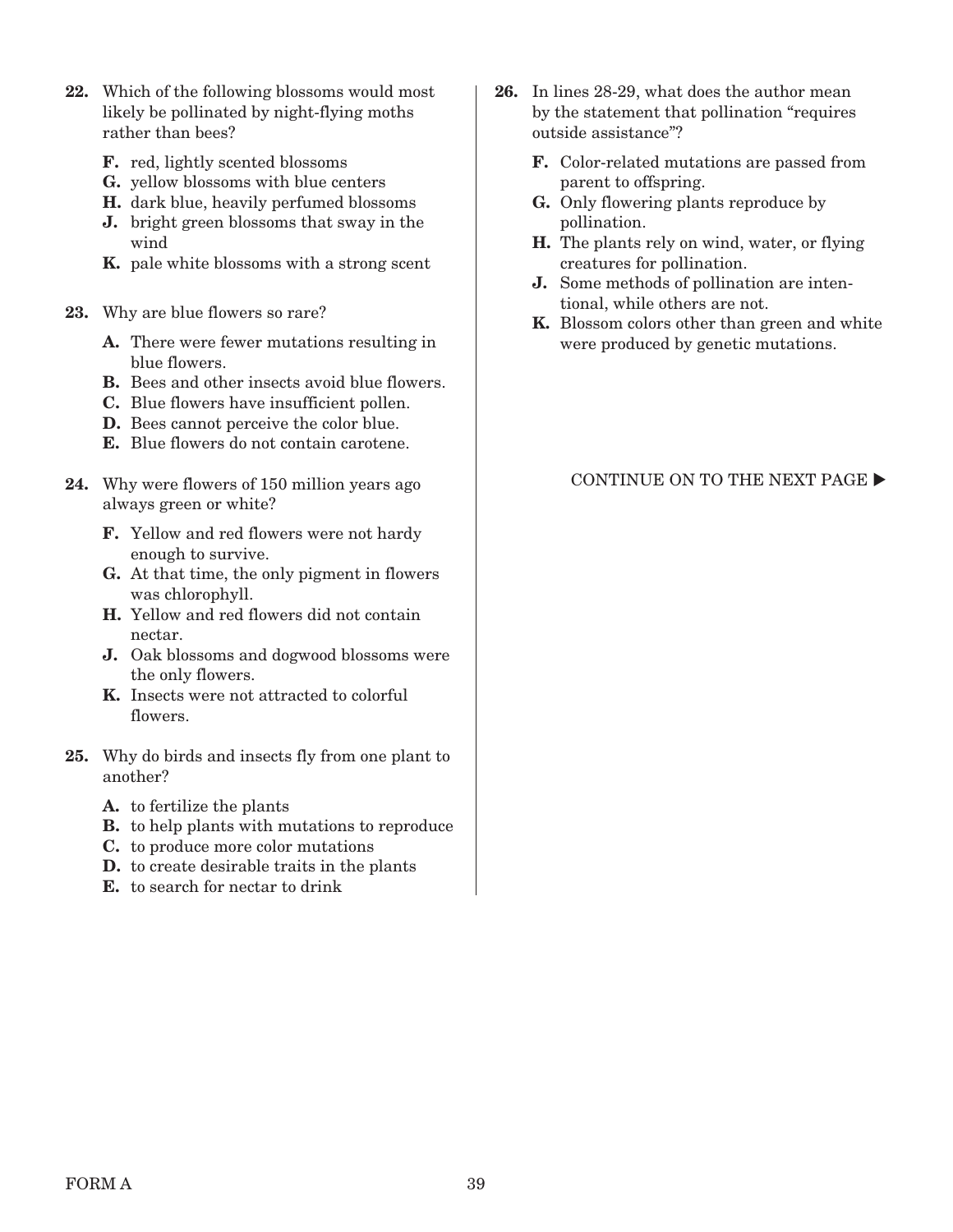Most movies about spies and undercover agents feature fascinating special equipment. Many of these gadgets exist only in the imaginations of script writers, but oth-

ers are actually used in espionage activities. 5 One device with a surprisingly long and colorful history, both in and out of the cloakand-dagger world, is the concealed camera. 5

In the late nineteenth century, "detective

- cameras" were popular with amateur 10 photographers who wanted to take snapshots of unsuspecting people on the street. The camera was usually carried in plain view. Its disguise was simple: it was a plain 10
- box resembling a large and rather heavy 15 parcel or a piece of luggage, with no external lens or controls. When people caught on to the deception, though, designers began hiding cameras in other objects, ranging 15
- from hats and books to purses and pocket 20 watches. One concealed camera even looked like an ordinary camera, but had mirrors that allowed users to take photographs at a right angle to the direction of whatever the 20
- photographer seemed to be viewing. 25

Although most early spy cameras were meant to be used on the ground, cameras have been hidden in the sky almost from the beginning of photography. In World

- War I, both sides realized the strategic 30 value of taking aerial photographs of enemy territory from the newly invented airplane. To spy more discreetly, without the use of airplanes, the Germans attached cameras to 30
- homing pigeons and sent them over French 35 army positions. Timers were set to trigger the cameras when the pigeons were expected to be flying over their targets. That particular attempt proved impractical, but 35
- the idea behind it did not: aerial photogra-40 phy became a staple of World War II. 40

In the mid-twentieth century, a new era of spying with cameras began under the Cold War. This was a period of worldwide tension

and competition between the Communist 45 world, led by the Soviet Union, and the Western world, represented by the United States and its allies. The conflict was 45 expressed through propaganda, arms races,

<sup>50</sup> and especially espionage. During the Cold War, both sides competed to develop new technologies to use photography in spying. Sophisticated concealed cameras were put in matchboxes, pens, rings, cigarette lighters, 50

55

70

- makeup cases, guns, and even hidden in 55 clothing, with the lens concealed in a button. Almost any object that could be carried without attracting attention was probably made into a camera and carried by an
- undercover agent. Cameras were also hidden in furniture and office machines such as copiers, which took photos of every document that was copied. The development of the long-range telephoto lens even allowed 60  $60$ 65
- spies to take clear photos from a distance, such as across the street from an embassy. 65

Today, space has proven to be the ultimate location for hidden cameras, as satellitemounted cameras can produce highly

- detailed photographs of objects anywhere 70 on earth.
- **27.** Which of the following best tells what this passage is about?
	- **A.** the role of hidden cameras in national security
	- **B.** the problems associated with hidden cameras
	- **C.** the mechanics of the "detective camera"
	- **D.** historical information about the concealed camera
	- **E.** how cameras are mounted in satellites
- **28.** According to the passage, "detective cameras" were popular with
	- **F.** spies.
	- **G.** airplane pilots.
	- **H.** the German army.
	- **J.** professional photographers.
	- **K.** amateur photographers.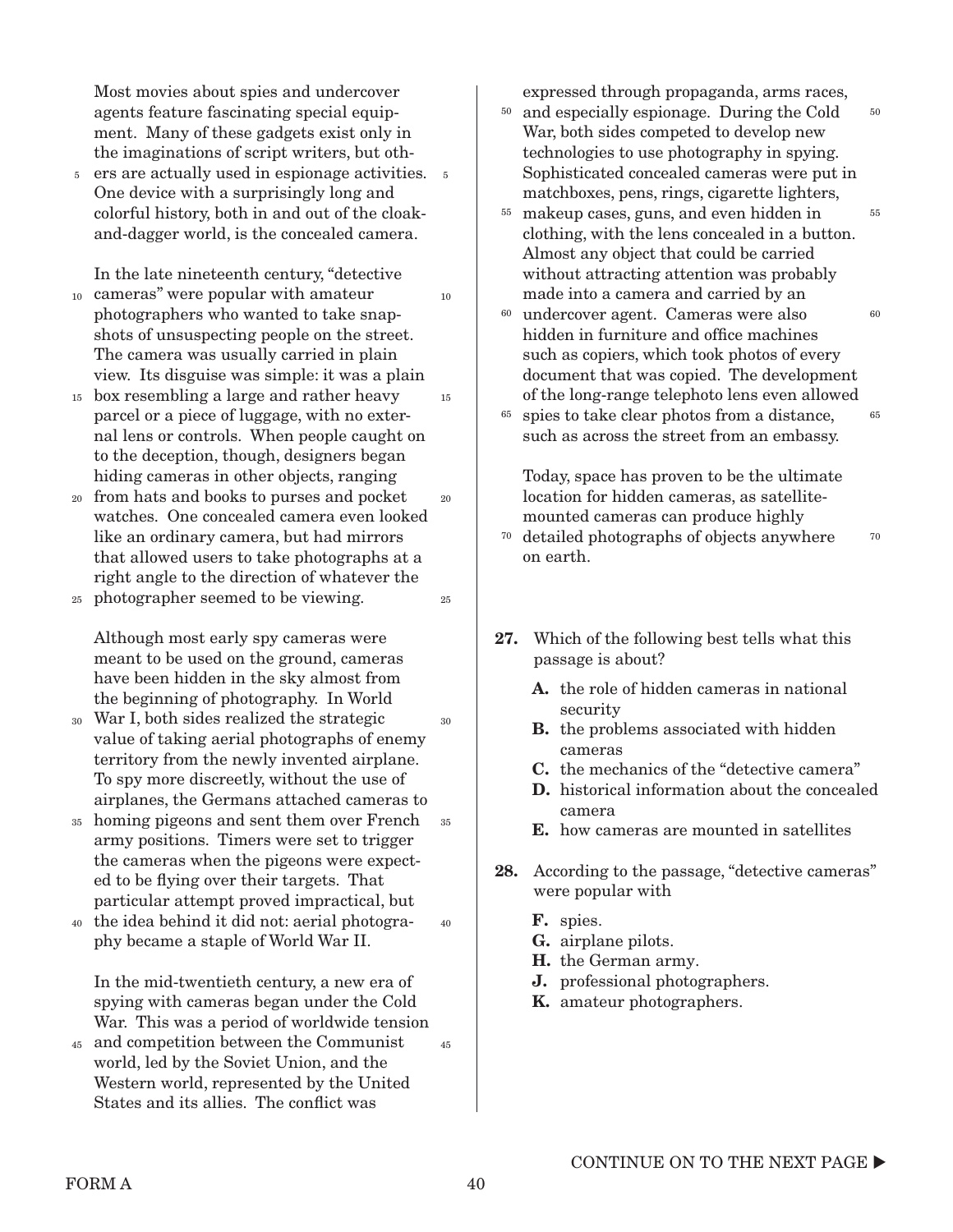- **29.** What was the original purpose of the early detective cameras?
	- **A.** to resemble an ordinary object such as a box
	- **B.** to take pictures at a right angle
	- **C.** to use in espionage activites by secret agents
	- **D.** to take pictures without the subjects' knowledge
	- **E.** to be carried by homing pigeons for surveillance
- **30.** The camera with mirrors (lines 21-25) allowed the photographer to
	- **F.** conceal the camera in a hat or pocket watch.
	- **G.** take a picture with no external lens or controls.
	- **H.** take aerial photographs.
	- **J.** take a picture of one scene while appearing to take a picture of another.
	- **K.** determine whether other photographers were using detective cameras.
- **31.** Photographers stopped using the box-type "detective camera" because
	- **A.** people were no longer deceived by them.
	- **B.** the cameras could not be used with external lenses.
	- **C.** they wanted to avoid being mistaken for secret agents.
	- **D.** professional photographers refused to use them.
	- **E.** espionage was conducted during the war.
- **32.** What was the "idea" referred to in line 40?
	- **F.** taking photographs without permission
	- **G.** taking photographs from above
	- **H.** locating military targets
	- **J.** using cameras in wartime
	-

**K.** attaching cameras to homing pigeons  $\blacksquare$  CONTINUE ON TO THE NEXT PAGE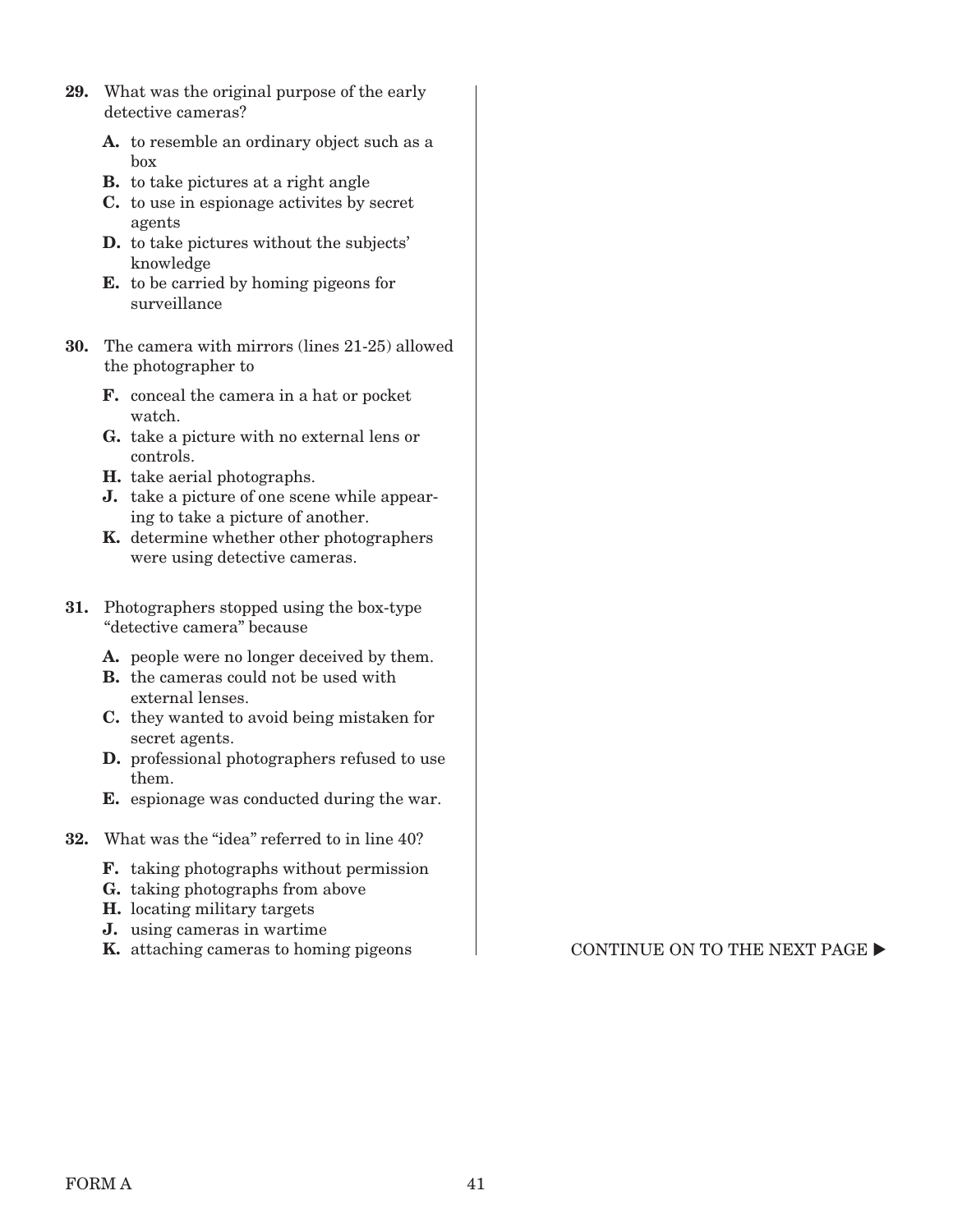The eruption of the Philippine volcano Mount Pinatubo in June 1991 sent a huge cloud of gas and dust encircling the globe. The dust and ash from Mount Pinatubo was

5

10

20

25

30

- blamed for a two-year decrease in global 5 temperature, changes in weather patterns, and damage to the ozone layer. The situation brings to mind a meteorological event that occurred 175 years earlier. At that
- 10 time, harsh weather conditions plagued much of eastern North America, and, to a lesser extent, northern Europe.

April 1816 brought typical spring weather to upstate New York and New England;

- trees budded and farmers prepared to plow 15 and plant. In May, however, the expected warm temperatures failed to arrive. Most people remained optimistic, waiting for the summer that was "just around the cor-15
- ner." They waited in vain. June ushered 20 in what modern meteorologists call "The Year Without a Summer." During the first week of June, ten inches of snow fell on New England. Throughout the month, tem-
- peratures rarely rose above the 30s. Many 25 farmers replanted crops several times, only to see them stunted or destroyed by sleet, hail, and icy winds. July and August brought little improvement. During most
- days the temperature stayed in the 40s. 30 Farmers' diaries document their daily struggles with near-freezing temperatures, failing crops, and dying farm animals. The few crops that managed to survive were
- killed by frost in mid-September. Winter 35 came early in New England and was unusually severe. Even the South was affected; on July 4, the high temperature for Savannah, Georgia, was only 46 degrees! 35
- Some religious leaders warned their con-40 gregations that the unusual weather meant that the end of the world was drawing near. Other leaders attributed the cool weather to unusual sunspot activity. The prolifera- $40$
- 45 tion of the newly invented lightning rod was 45 also blamed. Some people believed that lightning rods had interrupted the natural temperature balance of the earth, causing the cooler temperatures.
- It was not until October that the first plau-50 sible explanation for "The Year Without a Summer" was suggested. A German astronomer, Friedrich Bessel, reported seeing thick clouds of dust in the upper atmosphere. He 50
- theorized that these dust particles screened portions of the earth from the warming rays of the sun. It was discovered that, in April 1815, Mount Tambora, an Indonesian volcano, had erupted with such force that 55 55
- it had sent an estimated 100 cubic miles of fine dust into the atmosphere. Witnesses to the eruption reported that the sky remained dark for two days. The dust then rose high into the stratosphere, where it encircled the world for several years to come. 60 65 60 65

Skeptics in 1816 doubted that a far-away volcano could steal their summer. However, most present-day researchers believe Bessel's explanation to be generally correct,

- demonstrating the global nature of weather. 70 70 The dust in the atmosphere eventually settled, and the spring of 1817 was back to normal.
- **33.** Which of the following best tells what this passage is about?
	- **A.** why some religious leaders believed the end of the world was coming in 1816
	- **B.** a summer of strange weather and its probable cause
	- **C.** the importance of summer weather to agriculture in New England
	- **D.** two volcanic eruptions
	- **E.** a comparison of the weather of 1816 and 1991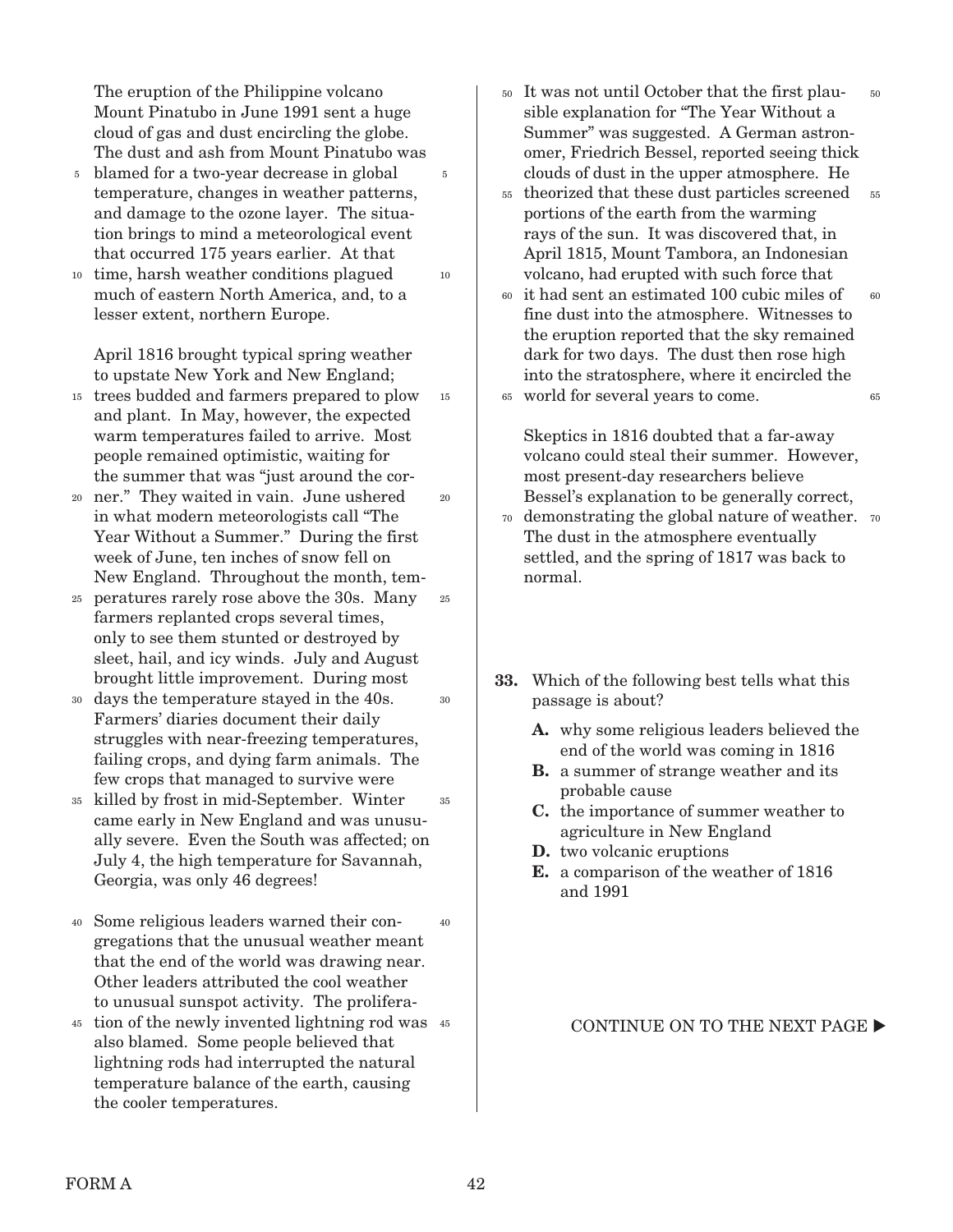- **34.** What is the most likely reason farmers persisted in replanting their crops?
	- **F.** They believed that the cold weather could not continue all summer long.
	- **G.** They were attempting to increase crop yields to higher levels than they had ever before achieved.
	- **H.** They thought that crops would be able to survive even though the weather remained cold.
	- **J.** The weather had warmed up by July.
	- **K.** They thought the June snowfalls would provide needed moisture.
- **35.** Which of the following was probably true about the winter of 1816-1817?
	- **A.** The government decided to establish a weather forecasting service.
	- **B.** Temperatures were warmer than usual for that time of year.
	- **C.** New Englanders faced shortages of fruits and vegetables.
	- **D.** Bessel's theory was completely discredited.
	- **E.** People quickly forgot about "The Year Without a Summer."
- **36.** Which of the following is implied by the phrase "the global nature of weather" (line 70)?
	- **F.** Meteorologists around the world need to stay in close contact.
	- **G.** Extreme weather conditions may stimulate volcanic eruptions in other parts of the world.
	- **H.** Natural disasters tend to occur in the same part of the world at the same time.
	- **J.** Conditions in one part of the world can affect weather in another part.
	- **K.** A single storm may cover the entire world.
- **37.** Which of the following situations, if it had occurred, would lend further support to the conclusion that "The Year Without a Summer" was caused by the eruption of Mount Tambora?
	- **A.** Volcanoes all over the world erupted at the same time as Mount Tambora.
	- **B.** Other parts of the world also experienced unusually cold weather in 1816.
	- **C.** Temperatures in Indonesia in 1816 were higher than average.
	- **D.** Subsequent summers in New England were warmer than average.
	- **E.** The eruption of Mount Pinatubo was larger than the eruption of Mount Tambora.
- **38.** Which of the following best summarizes Bessel's theory?
	- **F.** The cold weather would end when the winter of 1816-1817 began.
	- **G.** The cold summer of 1816 indicated that the world was about to end.
	- **H.** The eruptions of Mount Tambora and Mount Pinatubo affected global weather in the same way.
	- **J.** The eruption of Mount Pinatubo is responsible for numerous weather changes.
	- **K.** Dust particles in the air blocked the warmth of the sun.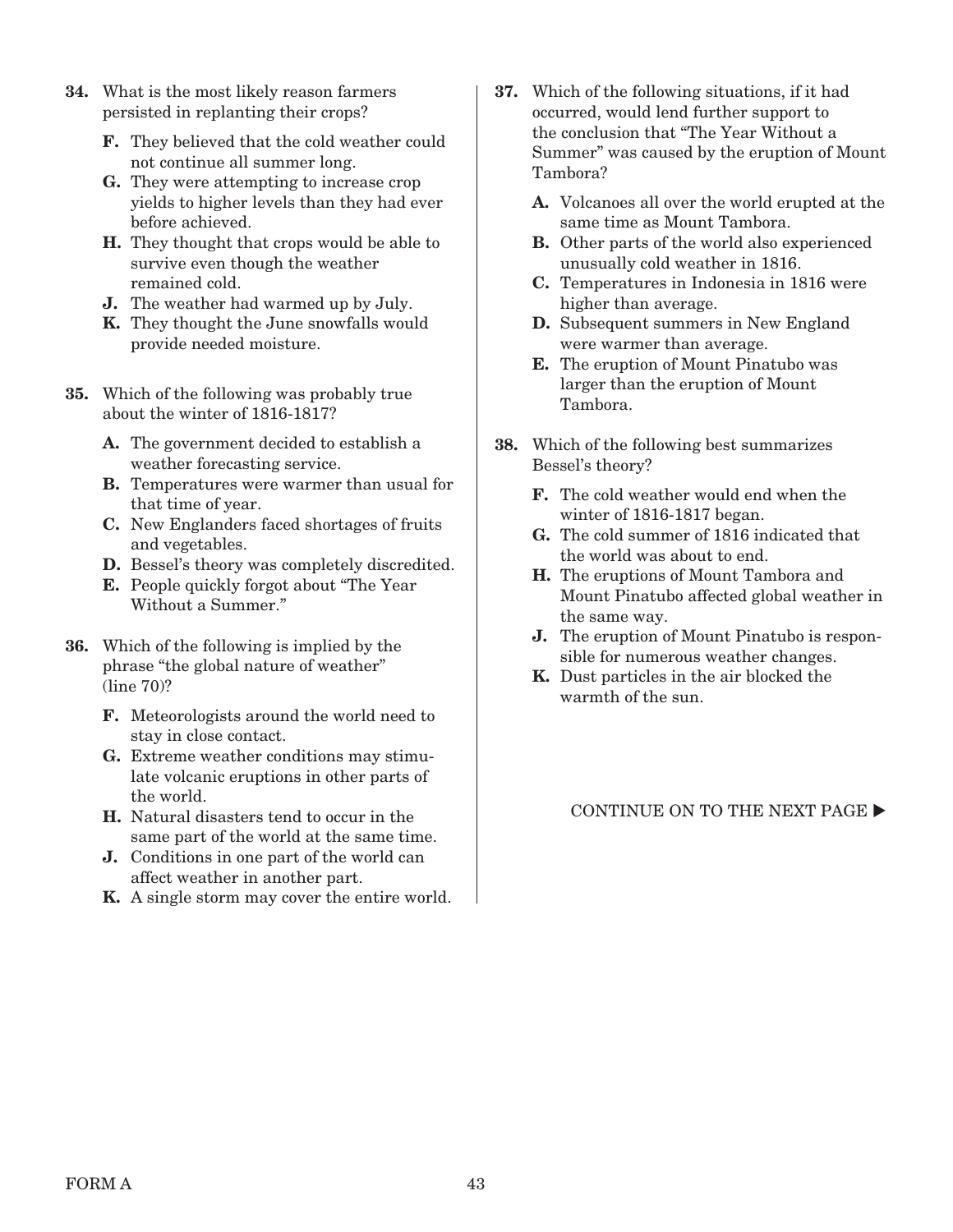As France moved toward revolution at the end of the eighteenth century, a new artistic style, Neoclassicism, gave expression to the changed attitudes that contributed to the

5

10

15

20

- <sup>5</sup> fall of the French monarchy. Most art from the first half of the eighteenth century had been decorative and sentimental. Subjects of paintings were typically domestic scenes or stories from mythology containing simple
- moral lessons. With the advent of the 10 Neoclassical movement, however, art began to return to the classical style and heroic themes of the ancient Greeks and Romans.

The new movement was largely defined by

- <sup>15</sup> the work of Jacques-Louis David, although he was not its founder. His 1785 painting The Oath of the Horatii is considered to be the finest example of Neoclassicism. It is also one of the finest examples of French
- Revolutionary art. David admired the 20 ancient Roman republic, governed by its elected consuls and senate rather than by a king (the way that France was governed). He chose as his subject a famous story from
- Roman history in which the Horatius broth-25 25 ers swear an oath of loyalty to the republic. The setting of the painting resembles a bare stage, with only three shadowy stone arches to provide a backdrop for the figures. Three
- brothers stand together, their hands raised 30 30 dramatically toward the swords held by their father. Behind the father's back, the mother and sisters are slumped in grief. All of the figures are positioned so closely to the
- foreground that it is difficult for viewers to 35 distance themselves from the scene. Light falls from an unseen window, illuminating the family against the dark background. 35

At first, some critics condemned David's

- composition as too stark and severe. 40 However, the French middle class, for whom the work was intended, had no trouble interpreting it in terms of their own times. To them, The Oath of the Horatii
- represented a call to civic devotion and the 45 promise of a future in which the wasteful, self-indulgent excesses of the French royal 45

family and aristocracy would be replaced by honor, self-sacrifice, and patriotism. Four

- $50$  years after the painting was first shown in  $50$ 1785, the social trends reflected in the work of David and other Neoclassicists exploded into revolution against King Louis XVI.
- **39.** Which of the following best tells what this passage is about?
	- **A.** The French aristocracy were among the first supporters of Neoclassicism.
	- **B.** Jacques-Louis David was a great French artist and patriot.
	- **C.** Neoclassicism began with The Oath of the Horatii.
	- **D.** The French Revolution was the result of the extravagance and wastefulness of the French monarchy.
	- **E.** David's painting in the Neoclassic style expressed the political mood of lateeighteenth-century France.
- **40.** Why did late-eighteenth-century art critics give The Oath of the Horatii negative reviews?
	- **F.** They did not understand the story of the Horatius brothers.
	- **G.** They thought the style of the painting was too harsh.
	- **H.** They feared that David would become the leader of a new art movement.
	- **J.** They objected to a French painter's using a Roman setting for the painting.
	- **K.** They knew that King Louis XVI would not like the painting.
- **41.** Which of the following was most likely to have been the subject of a Neoclassical painting?
	- **A.** a simple story from mythology
	- **B.** a portrait of King Louis XVI
	- **C.** a soldier defending the city gates
	- **D.** a mother and her three small children sitting at the dinner table
	- **E.** a vase of flowers, a basket, and spilled fruit lying on a plush drapery

CONTINUE ON TO THE NEXT PAGE  $\blacktriangleright$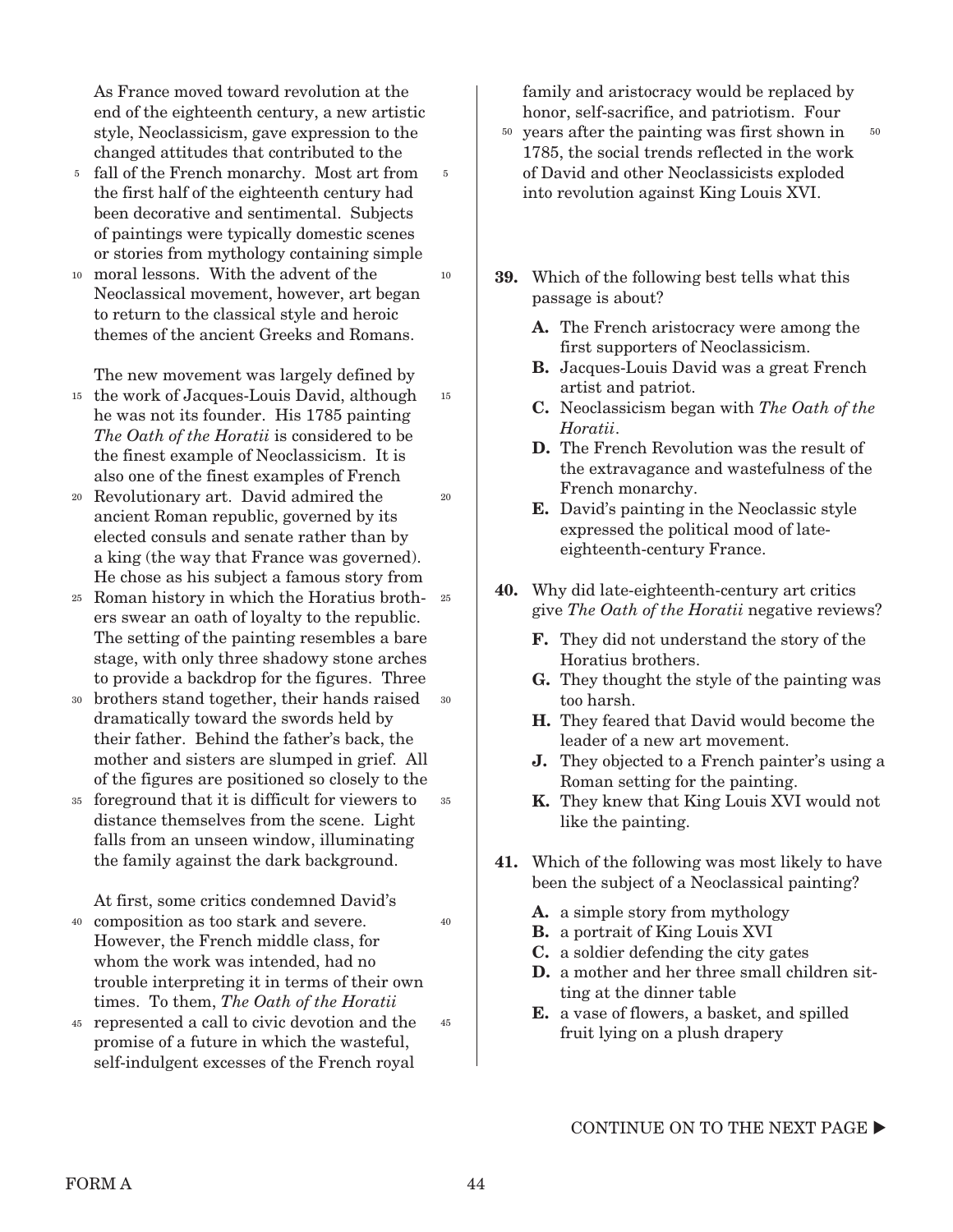- **42.** David's painting The Oath of the Horatii depicts three brothers
	- **F.** pledging their allegiance to Rome.
	- **G.** acting on the set of a stage play.
	- **H.** handing their swords to their father.
	- **J.** slumped in grief.
	- **K.** fighting in the French Revolution.
- **43.** The Neoclassicism movement was an advance indication of
	- **A.** the decorative art of the eighteenth century.
	- **B.** the French Revolution.
	- **C.** the Roman Republic.
	- **D.** the self-indulgence of the French monarchy.
	- **E.** the popularity of stories from mythology.
- **44.** How did the French middle class interpret The Oath of the Horatii?
	- **F.** The father represented King Louis XVI.
	- **G.** The light from an unseen window symbolized the call to arms.
	- **H.** The story of the Horatius brothers was an appeal to French patriotism.
	- **J.** The three brothers represented the new Neoclassical painters.
	- **K.** The three stone arches suggested honor,

### self-sacrifice, and patriotism.  $\qquad \qquad$  CONTINUE ON TO THE NEXT PAGE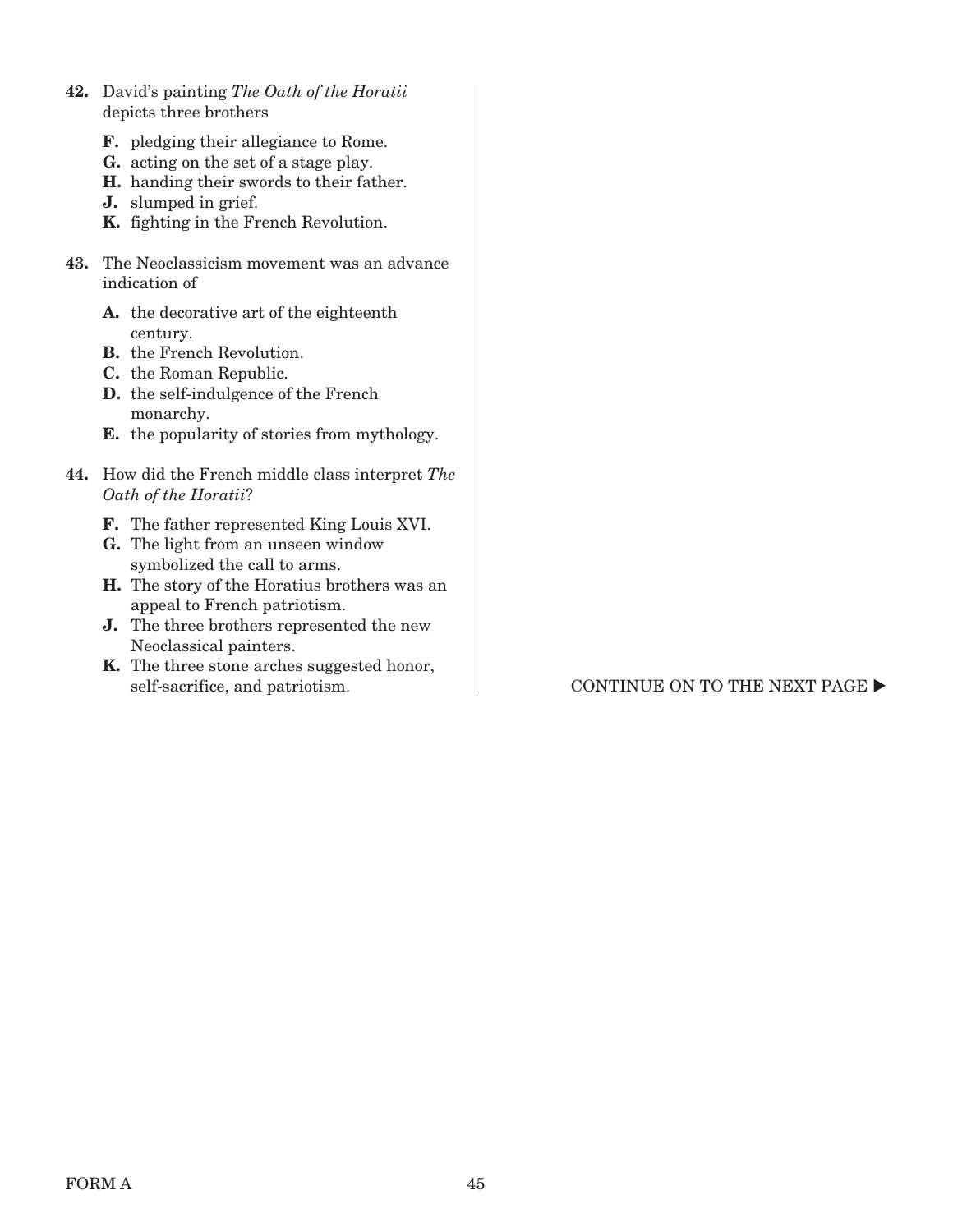On Monday evening, September 26, 1960, sixty million Americans turned on their TV sets to view the first televised political debate in a campaign for the presidency

- 5 of the United States. As of that date, it was by far the largest number ever to witness a political discussion. The novelty of the event drew even those with little or no interest in politics. 5
- The candidates, Republican Vice President 10 Richard M. Nixon and Democratic Senator John F. Kennedy, had agreed to face each other and the nation in four one-hour sessions that the press dubbed the "Great

10

15

20

25

- Debates." Many expected Vice President 15 Nixon to win the debates easily. He was ahead in the newspaper polls, he was an experienced public speaker, and he had served as vice president for nearly eight
- years. Senator Kennedy was less wellknown and, at forty-three, was the youngest man ever to run for president. Throughout the presidential race, his opponents criticized him for his relative youth and 20
- inexperience. 25

By mutual agreement, the first session was limited to domestic issues. Each candidate was given eight minutes to make his opening remarks. During the remainder of the

- hour, the candidates took turns responding 30 to questions posed by selected reporters. Both Kennedy and Nixon dealt with the issues calmly and carefully. Viewers who expected to see a free-for-all were disap-30
- pointed. The way the two men appeared on the television screen, however, may have been as important as what they said. Kennedy looked at the camera while answering questions, appearing to speak directly to his 35 35
- viewers and give them straight answers. 40 Nixon was recovering from a severe bout of influenza, and he appeared tense and tired. He looked at the reporters who asked the questions instead of at the camera, 40
- giving some viewers the impression that 45 he avoided eye contact with his audience, and thus suggesting that he was not trustworthy. Most commentators agreed that Kennedy gained from the encounter: many

50 viewers who had previously felt he lacked the maturity necessary to be president were won over by his charm, poise, and confident manner. 50

55

While far fewer people watched the three later sessions, much discussion ensued regarding the influence of the Great Debates on the outcome of the 1960 presidential election. Some feared that the better TV performer was bound to come 55

across as being the better candidate. "Is 60 this a good way to judge a person's ability to serve as president of the United States?" they asked. 60

Kennedy ultimately won the election, but it was by the narrowest popular vote margin 65 in more than eighty years. Some observers concluded that, had the Great Debates been broadcast on radio and not on television, Nixon would have won. 65

- **45.** Which of the following best tells what this passage is about?
	- **A.** the careers of Nixon and Kennedy
	- **B.** how elections have changed since 1960
	- **C.** domestic issues in the Kennedy-Nixon debates
	- **D.** the presidential debates of 1960
	- **E.** the qualifications of Nixon and Kennedy
- **46.** According to the passage, why did people who were not normally interested in politics tune in to the first of the Great Debates?
	- **F.** Vice President Nixon was a popular politician.
	- **G.** Television had never before been used in this way.
	- **H.** They had heard that Kennedy was young and attractive.
	- **J.** They wanted to see if the newspaper polls were correct.
	- **K.** The election was expected to be very close.

CONTINUE ON TO THE NEXT PAGE  $\blacktriangleright$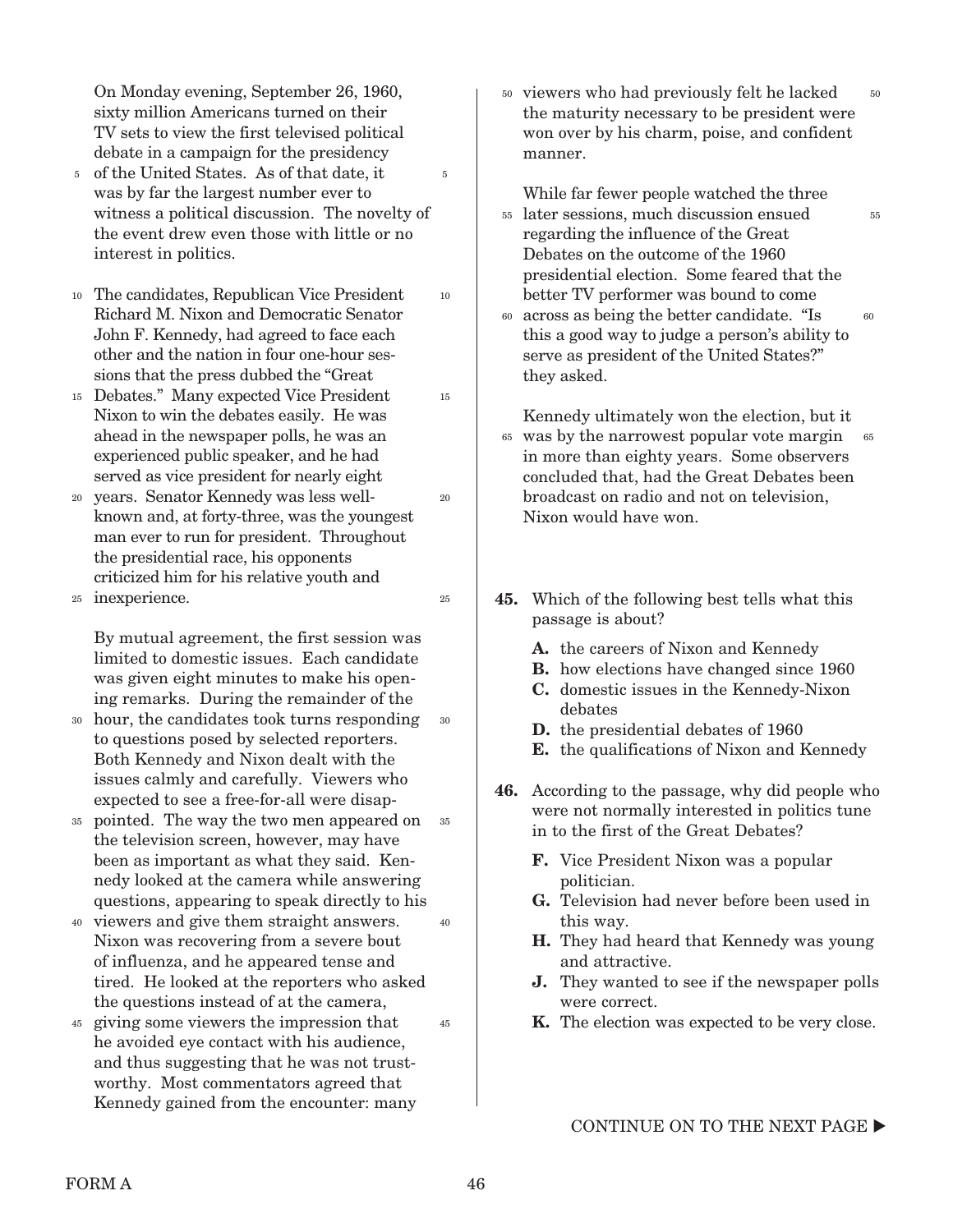- **47.** Which of the following issues was most likely to be discussed during the first debate?
	- A. problems of American industry
	- **B.** politics of the Middle East
	- **C.** world nuclear disarmament
	- **D.** trade with Europe
	- **E.** the status of Cuba
- **48.** What evidence does the author provide to support the last sentence of the passage?
	- **F.** Far fewer people watched the three later debates
	- **G.** Both candidates dealt with the issues calmly and carefully.
	- **H.** The candidates did not cause a free-for-all.
	- **J.** The debate sessions were each limited to specific issues.
	- **K.** Nixon was more experienced and wellknown than Kennedy.
- **49.** According to the passage, how did Kennedy benefit from the debates?
	- **A.** His grasp of domestic issues was shown to be superior to Nixon's.
	- **B.** The debates focused on his years of experience in the Senate.
	- **C.** He appeared to have attractive personal characteristics.
	- **D.** He maintained eye contact with the reporters asking the questions.
	- **E.** He spoke well despite his recent illness.
- **50.** According to the passage, which of the following would have been the most likely result if the candidates had **not** debated on television in 1960?
	- **F.** Kennedy would have won the election anyway.
	- **G.** The election results would have been much closer.
	- **H.** Nixon would have had a better chance of winning the election.
	- **J.** The candidates would not have debated at all.
	- **K.** Nixon would not have improved his on-

screen performance.  $\blacksquare$  CONTINUE ON TO THE NEXT PAGE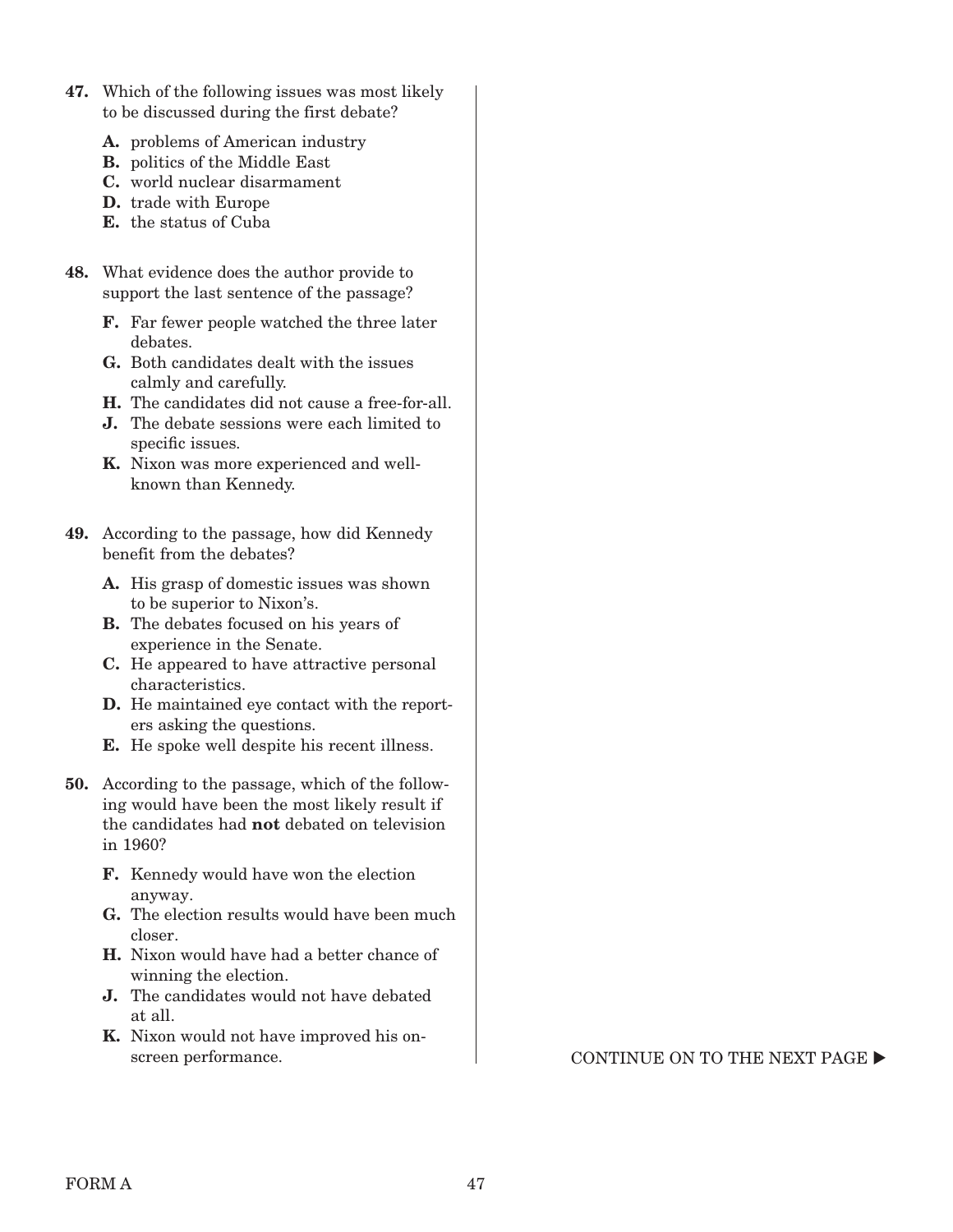# PART 2 - MATHEMATICS

Suggested Time — 75 Minutes

50 QUESTIONS

## **GENERAL INSTRUCTIONS**

Solve each problem. Select the **best** answer from the choices given. Mark the letter of your answer on the answer sheet. You can do your figuring in the test booklet or on paper provided by the proctor. **DO NOT MAKE ANY MARKS ON YOUR ANSWER SHEET OTHER THAN FILLING IN YOUR ANSWER CHOICES.**

### **IMPORTANT NOTES:**

- (1) Formulas and definitions of mathematical terms and symbols are **not** provided.
- (2) Diagrams other than graphs are **not** necessarily drawn to scale. Do not assume any relationship in a diagram unless it is specifically stated or can be figured out from the information given.
- (3) Assume that a diagram is in one plane unless the problem specifically states that it is not.
- (4) Graphs are drawn to scale. Unless stated otherwise, you can assume relationships according to appearance. For example, (on a graph) lines that appear to be parallel can be assumed to be parallel; likewise for concurrent lines, straight lines, collinear points, right angles, etc.
- (5) Reduce all fractions to lowest terms.

| 51. | If $\frac{4}{5}$ of P is 48, what is $\frac{3}{5}$ of P?<br>A. 12<br><b>B.</b> 15<br>C. 20<br>D. 36<br><b>E.</b> 60                                                                                                                                  | 53. | Jack scored a mean of 15 points per game in<br>his first 3 basketball games. In his 4th game,<br>he scored 27 points. What was Jack's mean<br>score for the 4 games?<br>15<br><b>A.</b><br><b>B.</b> 16<br>C. 17<br><b>D.</b> 18<br><b>E.</b> 21 |
|-----|------------------------------------------------------------------------------------------------------------------------------------------------------------------------------------------------------------------------------------------------------|-----|--------------------------------------------------------------------------------------------------------------------------------------------------------------------------------------------------------------------------------------------------|
| 52. | $1 \text{ sind} = 5.6 \text{ ricks}$<br>$1 \sin d = 12.88$ dalts<br>Using the conversions above, how many dalts<br>are equivalent to 1 rick?<br>$0.43$ dalts<br>F.<br>G.<br>2.3 dalts<br>7.28 dalts<br>Н.<br>18.48 dalts<br>J.<br>72.128 dalts<br>Κ. | 54. | If $0.00102 = \frac{102}{N}$ , what is the value of N?<br>F.<br>10,000<br>G.<br>100,000<br>Н.<br>1,000,000<br>J.<br>100,000,000<br>K. 1,000,000,000                                                                                              |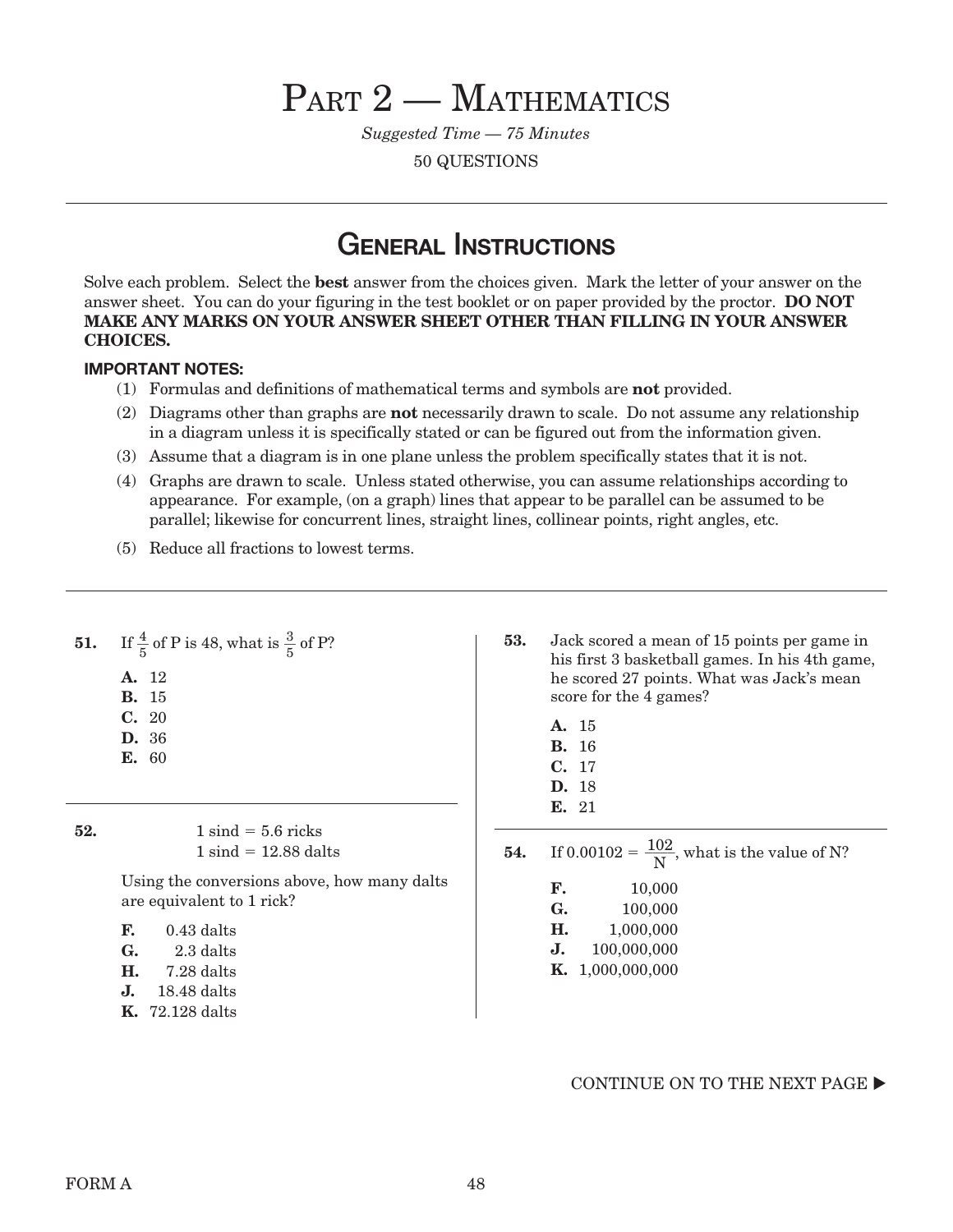

How many more people walk to work than ride their bicycles to work in Center City?

- **A.** 18
- **B.** 22
- **C.** 2,700
- **D.** 2,800
- **E.** 3,000
- **56.** Judy is n years older than Carmen and twice as old as Frances. If Frances is 15, how old is Carmen in terms of  $n$ ?
	- **F.**  $30 + n$
	- **G.**  $15 + n$
	- **H.**  $15 + 2n$
	- **J.**  $15 n$
	- **K.**  $30 n$



How many units is it from the midpoint of  $\overline{PQ}$  to the midpoint of  $\overline{QR}$ ?

| ۰, |  |
|----|--|
|    |  |

- **B.** 14
- **C.** 16
- **D.** 18
- **E.** 10





The figure above is drawn to scale. Which point best shows the location of  $(c + a, d + b)$ ?

- **F.** R **G.** S
- **H.** T
- **J.** V
- **K.** W

| <b>59.</b> $\frac{(-51)^2}{17^3} =$ |
|-------------------------------------|
| A. $-2$                             |
| <b>B.</b> $-\frac{1}{17}$           |
| C. $\frac{9}{17}$                   |
| <b>D.</b> $\frac{16}{17}$           |
| E. 2                                |

**60.** What is the greatest common factor of 2,205 and 3,675?

- **F.** 147
- **G.** 245
- **H.** 441
- **J.** 735 **K.** 1,225
- **61.** - $190 - 210 + |19 - 21| + x = 100$

In the equation above, what is the value of  $x$ ?

- **A.** 178 **B.** 188
- 
- **C.** 100
- **D.** 122 **E.** 123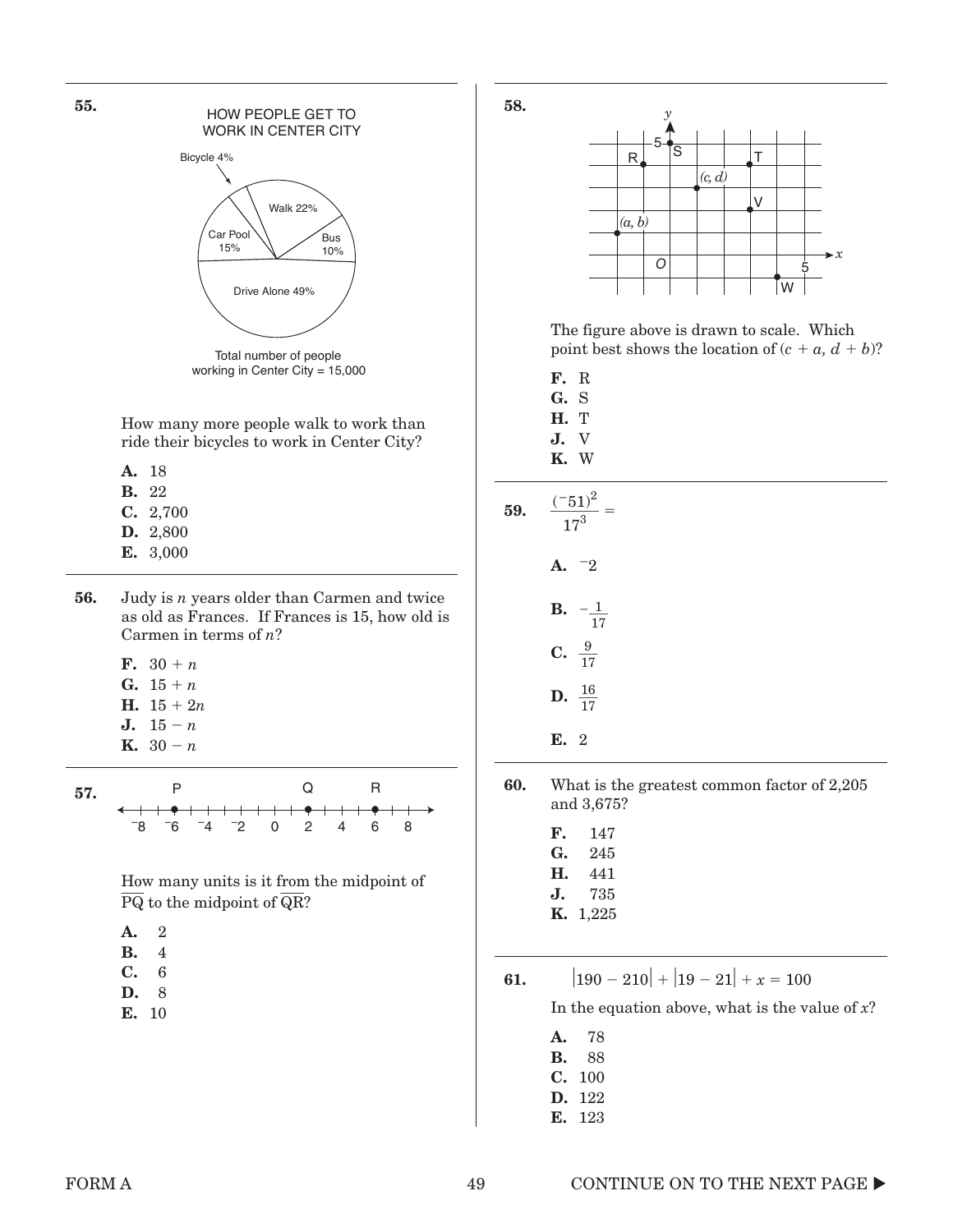- **62.** The set P consists of all prime numbers greater than 6 and less than 36. What is the median of the numbers in P?
	- **F.** 17
	- **G.** 17.75
	- **H.** 18
	- **J.** 18.75
	- **K.** 19
- **63.** A pitcher contained 32 ounces of orange juice and 12 ounces of grapefruit juice. More grapefruit juice was added to the pitcher until grapefruit juice represented  $\frac{1}{2}$  $\frac{1}{3}$  of the pitcher's contents. How many ounces of grapefruit juice were added?
	- **A.** 2 oz
	- **B.** 4 oz
	- **C.** 8 oz
	- **D.** 16 oz
	- **E.** 44 oz
- **64.** DISTRIBUTION OF EYE AND HAIR COLOR FOR 64 CHILDREN

| Eve Color |  |
|-----------|--|

|       |              | <b>Brown</b> | <b>Blue</b> | Total |
|-------|--------------|--------------|-------------|-------|
| Hair  | <b>Blond</b> | 11           | 18          | 29    |
| Color | <b>Black</b> | 15           | 20          | 35    |

The table above shows the distribution of eye color and hair color for 64 children. How many of these children have blond hair or brown eyes, but **not both**?

| н | 22 |
|---|----|
| 1 | 33 |

- **H.** 44
- **J.** 53
- **K.** 55

**65.** On a scale drawing, a distance of 1 foot is represented by a segment 0.25 inch in length. How long must a segment on the scale drawing be to represent a 36-inch distance?

| A. | $0.25$ in. |  |
|----|------------|--|
|    |            |  |

- **B.** 0.75 in.
- $C.$   $3 \text{ in.}$
- $D. 9 in.$
- **E.** 144 in.
- **66.** There are 45 eighth graders and 20 seventh graders in a school club. The president of this club wants 40% of the club's members to be seventh graders. How many **more** seventh graders must join the club in order to meet the president's wishes? (Assume that the number of eighth graders remains the same.)
	- **F.** 6 **G.** 7 **H.** 8
	- **J.** 10
	- **K.** 27

**67.** How many different two-digit numbers can be formed from the digits 7, 8, 9 if the numbers must be even and no digit can be repeated?

- **A.** 0
- **B.** 1
- **C.** 2 **D.** 3
- 
- **E.** 6

**68.** The fuel mix for a small engine contains only 2 ingredients: gasoline and oil. If the mix requires 5 ounces of gasoline for every 6 ounces of oil, how many ounces of gasoline are needed to make 33 ounces of fuel mix?

- **F.** 3
- **G.** 6
- **H.** 15
- **J.**  $27\frac{1}{2}$
- **K.** 165

**69.**



In the figure above,  $\overline{JKL}$ ,  $\overline{MKN}$ ,  $\overline{NPQ}$ , and  $\overline{\text{LPR}}$  are straight line segments. What is the value of  $x$ ?

- **A.** 25 **B.** 45
- **C.** 50
- **D.** 60
- **E.** 75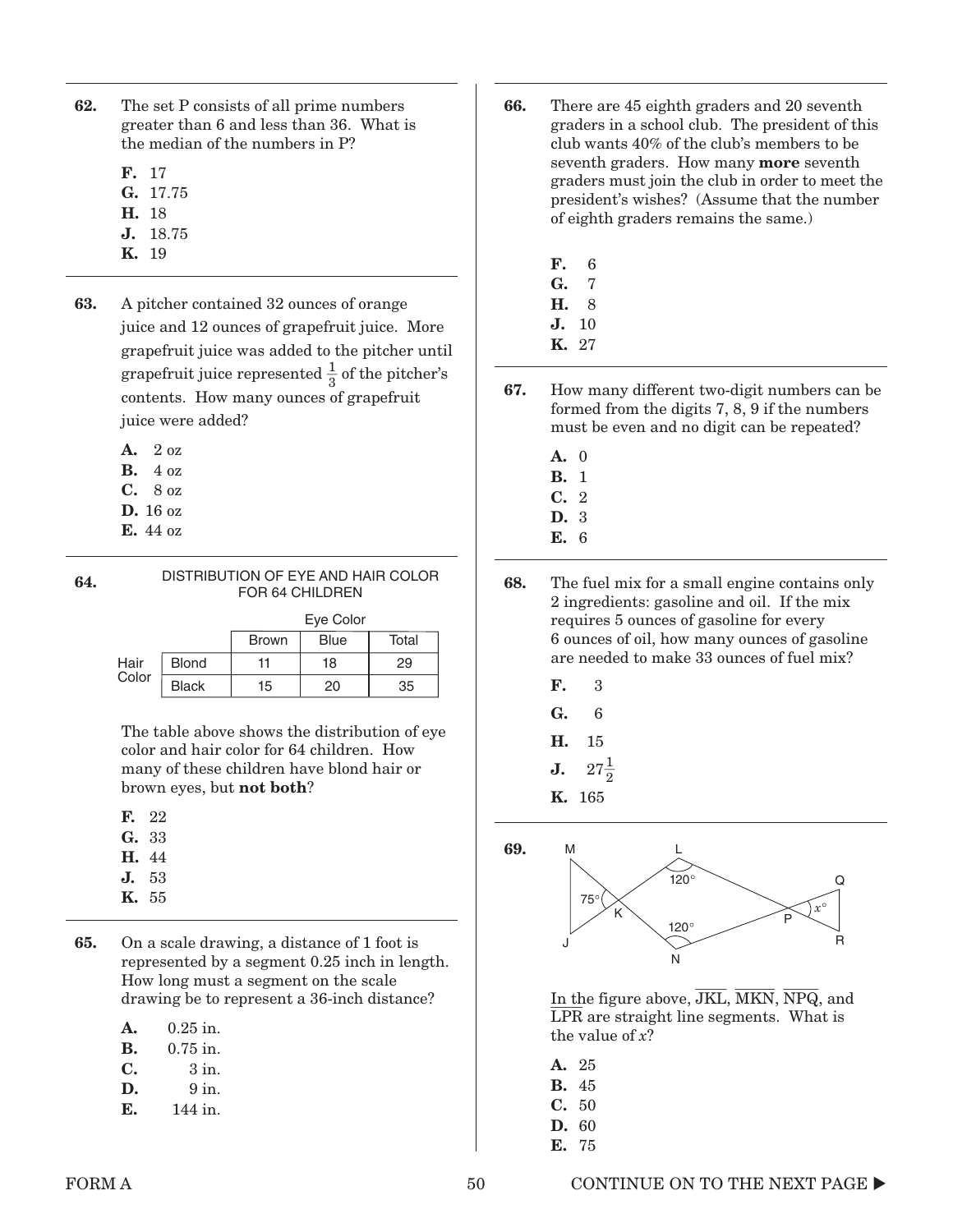- **70.** A roofing contractor uses shingles at a rate of 3 bundles for each 96 square feet of roof covered. At this rate, how many bundles will he need to cover a roof that is 416 square feet?
	- **F.** 5
	- **G.** 12
	- **H.** 13
	- **J.** 14
	- **K.** 15
- **71.** How many integers are between  $\frac{5}{2}$  and  $\frac{20}{3}$ ?
	- **A.** 3
	- **B.** 4
	- **C.** 5
	- **D.** 10
	- **E.** 15
- **72.** What is the prime factorization of 714?
	- **F.**  $2 \cdot 357$
	- **G.**  $2 \cdot 3 \cdot 119$
	- **H.**  $2 \cdot 7 \cdot 51$
	- **J.**  $6 \cdot 7 \cdot 17$
	- **K.**  $2 \cdot 3 \cdot 7 \cdot 17$
- **73.** If R, S, and T are integers and  $R + S$  and  $T-S$  are both odd numbers, which of the following must be an **even** number?
	- $A. R + T$
	- **B.**  $S + T$
	- **C.** R
	- **D.** S
	- **E.** T



On the number line above, point E (not shown) is the midpoint of  $\overline{AC}$  and point  $F$  (not shown) is the midpoint of BD. What is the length of  $E$ F?

- **F.** 1 unit
- **G.** 2 units
- **H.** 2.5 units
- **J.** 3 units
- **K.** 11 units

**75.**

| Regular Price. \$2.49                   |
|-----------------------------------------|
| $Discount \ldots \ldots \ldots - $0.60$ |
| Sale Price \$1.89                       |
| 6% Tax. \$0.15                          |
| Total \$2.04                            |
|                                         |

Nikolai bought a packet of pens. His receipt is shown above. Assume that sales tax is rounded to the nearest cent. If the 6% sales tax had been computed on the sale price instead of on the regular price, how much lower would the tax have been?

- **A.** \$0.01
- **B.** \$0.02
- **C.** \$0.03
- **D.** \$0.04
- **E.** \$0.36
- **76.** Jack and Roberto were assigned to guard a tower. Each was to watch for 5 hours, then rest 5 hours while the other watched. If Roberto began his first watch at 6:00 p.m., at what time will he begin his third watch?
	- **F.** 11:00 p.m.
	- G. 4:00 a.m.
	- **H.** 9:00 a.m.
	- **J.** 7:00 p.m.
	- **K.** 2:00 p.m.
- **77.** On a particular vehicle, the front tire makes three revolutions for every one revolution the back tire makes. How many times larger is the radius of the back tire than the radius of the front tire?
	- **A.** \_\_<sup>1</sup>  $\frac{1}{3}$ **B.** 3 **C.**  $\frac{3}{2}\pi$ D.  $3\pi$
	- **E.** 9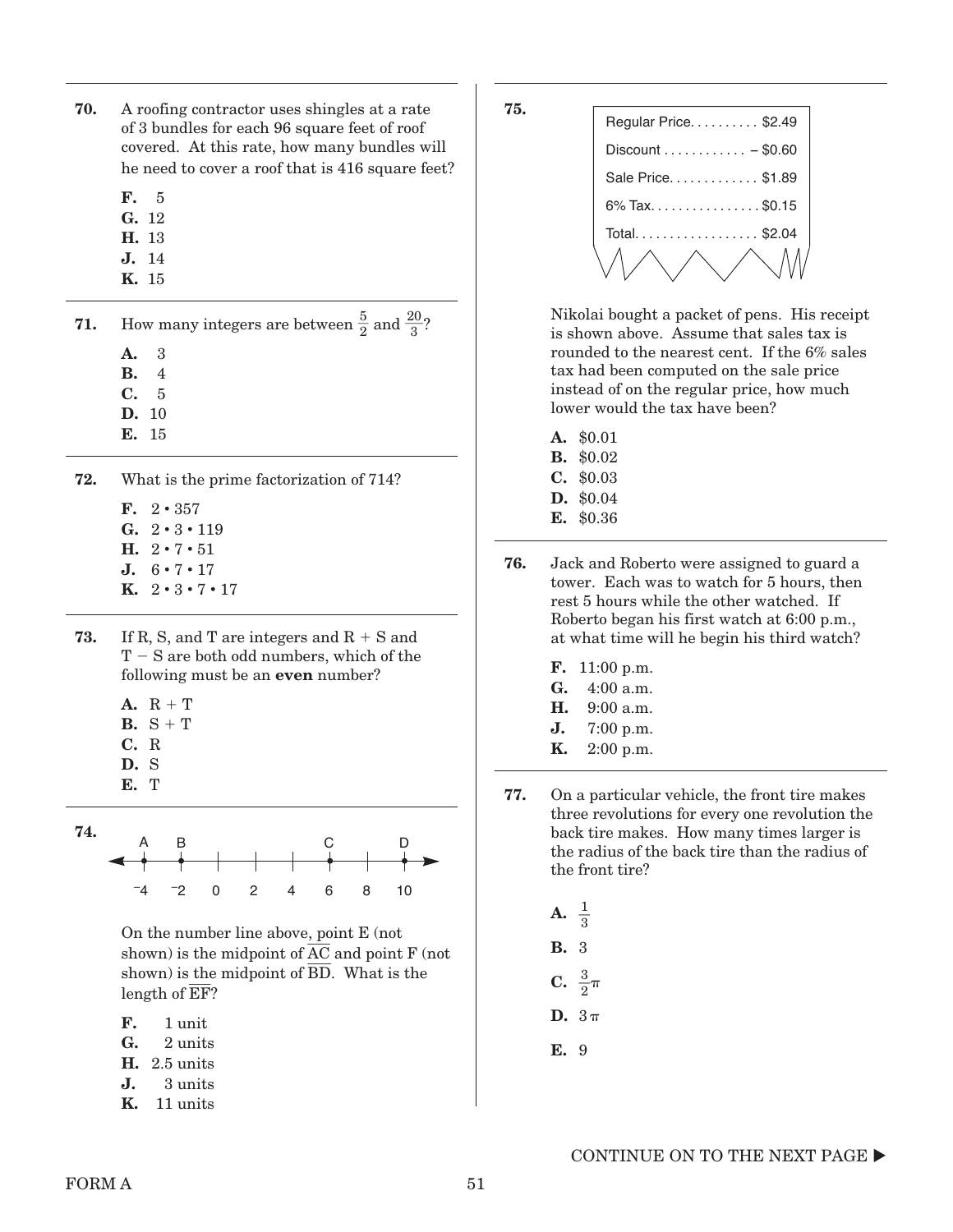| 78. | The regular price of a 12-ounce bag of candy       |
|-----|----------------------------------------------------|
|     | is \$2.90. Lily has a coupon for $30\%$ off one of |
|     | these bags. What is the price per ounce (to the    |
|     | nearest cent) that Lily will pay if she uses the   |
|     | coupon?                                            |

| F. | \$0.07 |
|----|--------|
|    |        |

- **G.** \$0.15 **H.** \$0.17
- **J.** \$0.22
- **K.** \$0.24

**79.** (  $(-6) - (-5) + 4 - 3 - 11 =$ **A.** –7 **B.** –5

**C.** –1

- **D.** 1
- **E.** 11
- **80.** To paint a room, Suzanne uses blue and white paint in the ratio of blue:white  $= 8:3$ . What was the **total** number of gallons of paint used if she used 6 gallons of blue paint?
	- **F.**  $2\frac{1}{4}$  gal. **G.**  $8\frac{1}{4}$  gal.
	- **H.** 9 gal.
	- **J.** 16 gal.
	- **K.** 22 gal.

**81.** Which sum below can be expressed as a non-repeating decimal?

- **A.**  $\frac{1}{2} + \frac{1}{6}$ 6 **B.**  $\frac{1}{3} + \frac{1}{4}$ 4 **C.**  $\frac{1}{3} + \frac{1}{5}$ 5 **D.**  $\frac{1}{4} + \frac{1}{5}$ 5
- **E.**  $\frac{1}{4} + \frac{1}{6}$ 6
- **82.** There are 1,000 cubic centimeters in 1 liter and 1,000 cubic millimeters in 1 milliliter. How many cubic millimeters are there in 1,000 cubic centimeters?
	- **F.** 1,000
	- **G.** 10,000
	- **H.** 100,000
	- **J.** 1,000,000
	- **K.** 1,000,000,000
- **83.** A box contains 11 marbles—7 red and 4 green. Five of these marbles are removed at random. If the probability of drawing a green marble is now 0.5, how many red marbles were removed from the box?
	- **A.** 1
	- **B.** 2
	- **C.** 3
	- **D.** 4 **E.** 5

**84.** On the first leg of its trip, a plane flew the 900 miles from New York City to Atlanta in 2 hours. On the second leg, it flew the 1,400 miles from Atlanta to Albuquerque in  $2\frac{1}{2}$  hours. How much greater was the plane's mean speed, in miles per hour, on the second leg than on the first?

- **F.** 110 mph
- **G.** 150 mph
- **H.** 200 mph
- **J.** 250 mph
- **K.** 500 mph
- **85.** A water tank is  $\frac{1}{3}$  full; then, 21 gallons of water are added to the tank, making it  $\frac{4}{5}$  full. How many gallons of water could the tank hold if it were completely full?
	- **A.** 35 gal. **B.** 45 gal.
	- **C.** 56 gal.
	- **D.** 84 gal.
	- **E.** 105 gal.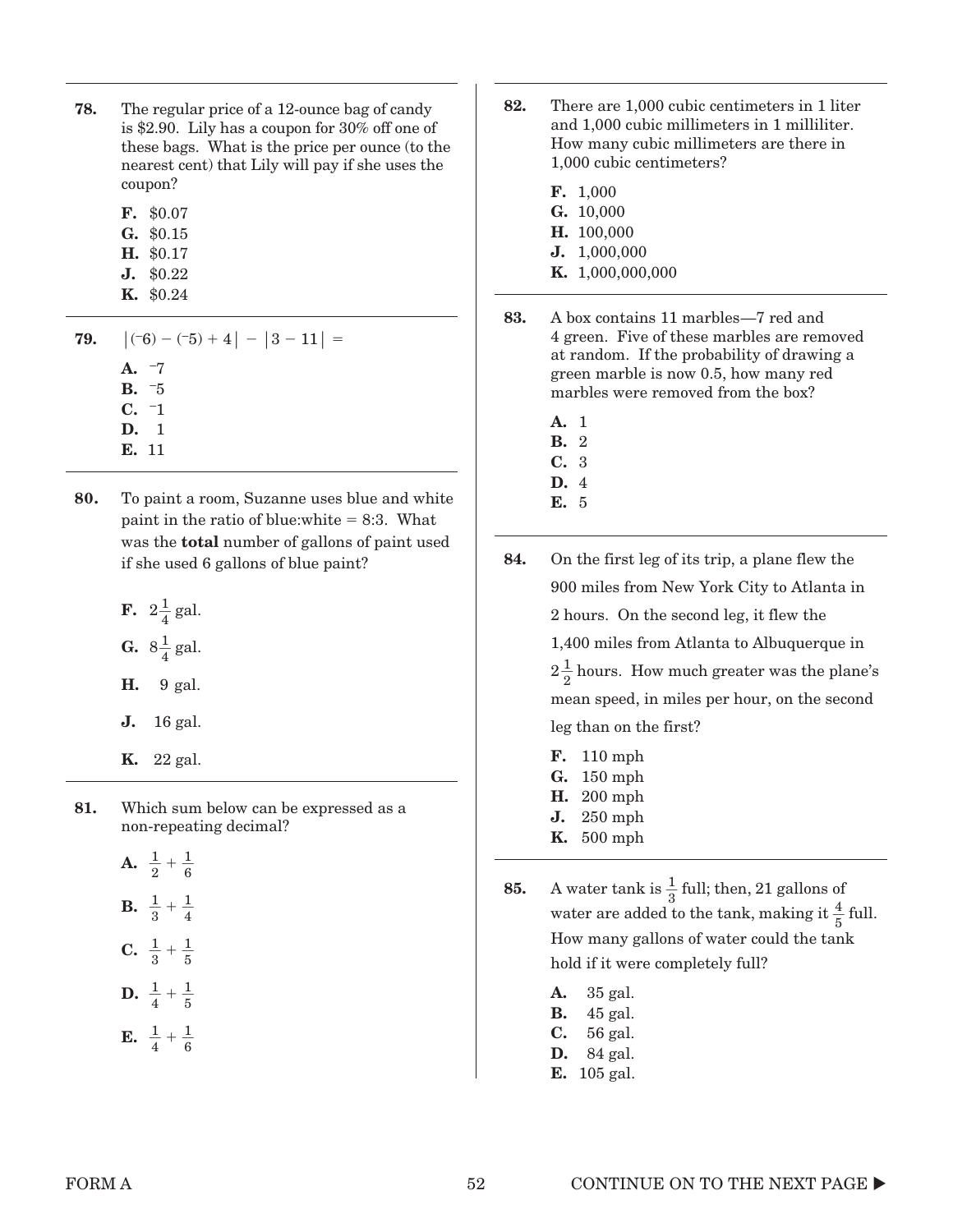- **86.** Today, Tom is  $\frac{1}{4}$  of Jordan's age. In 2 years, Tom will be  $\frac{1}{3}$  of Jordan's age. How old is Jordan today?
	- **F.** 4 yr
	- **G.** 6 yr
	- **H.** 12 yr **J.** 16 yr
	- **K.** 22 yr
- **87.** In how many different ways can you make exactly \$0.75 using only nickels, dimes, and quarters, if you must have at least one of each coin?
	- **A.** 2
	- **B.** 4
	- **C.** 6
	- **D.** 7
	- **E.** 12

**88.**



The end of a tent has a cross-section as shown above. What is the depth  $(d)$  of the tent if its volume is 216 cubic feet?

- **F.**  $4\frac{1}{2}$  ft
- **G.** 6 ft
- **H.**  $6\frac{1}{2}$  ft
- **J.** 7 ft
- **K.** 8 ft

**89.** Ryan must read 150 pages for school tomorrow. It took him 30 minutes to read the first 20 of the assigned pages. At this rate, how much **additional** time will it take him to finish the reading?

| <b>A.</b> $1\frac{2}{3}$ hr |
|-----------------------------|
| <b>B.</b> $2\frac{1}{6}$ hr |
| <b>C.</b> $3\frac{1}{4}$ hr |
| <b>D.</b> $3\frac{3}{4}$ hr |
| <b>E.</b> $7\frac{1}{2}$ hr |

- **90.** Set R contains all integers from 10 to 125, inclusive, and Set T contains all integers from 82 to 174, inclusive. How many integers are included in R, but **not** in T?
	- **F.** 23 **G.** 48 **H.** 49 **J.** 71
	- **K.** 72
- **91.** Joe began to increase the speed of his car at 2:00 p.m. Since that time, the speed of Joe's car has been steadily increasing by  $1\frac{1}{2}$  miles per hour for each half minute that has passed. If the car is now traveling  $65\frac{1}{2}$  miles per hour, for how many minutes has the car been exceeding the speed limit of 55 miles per hour?
	- **A.**  $3\frac{1}{3}$  min **B.**  $3\frac{1}{2}$  min **C.**  $4\frac{1}{2}$  min **D.** 5 min **E.** 7 min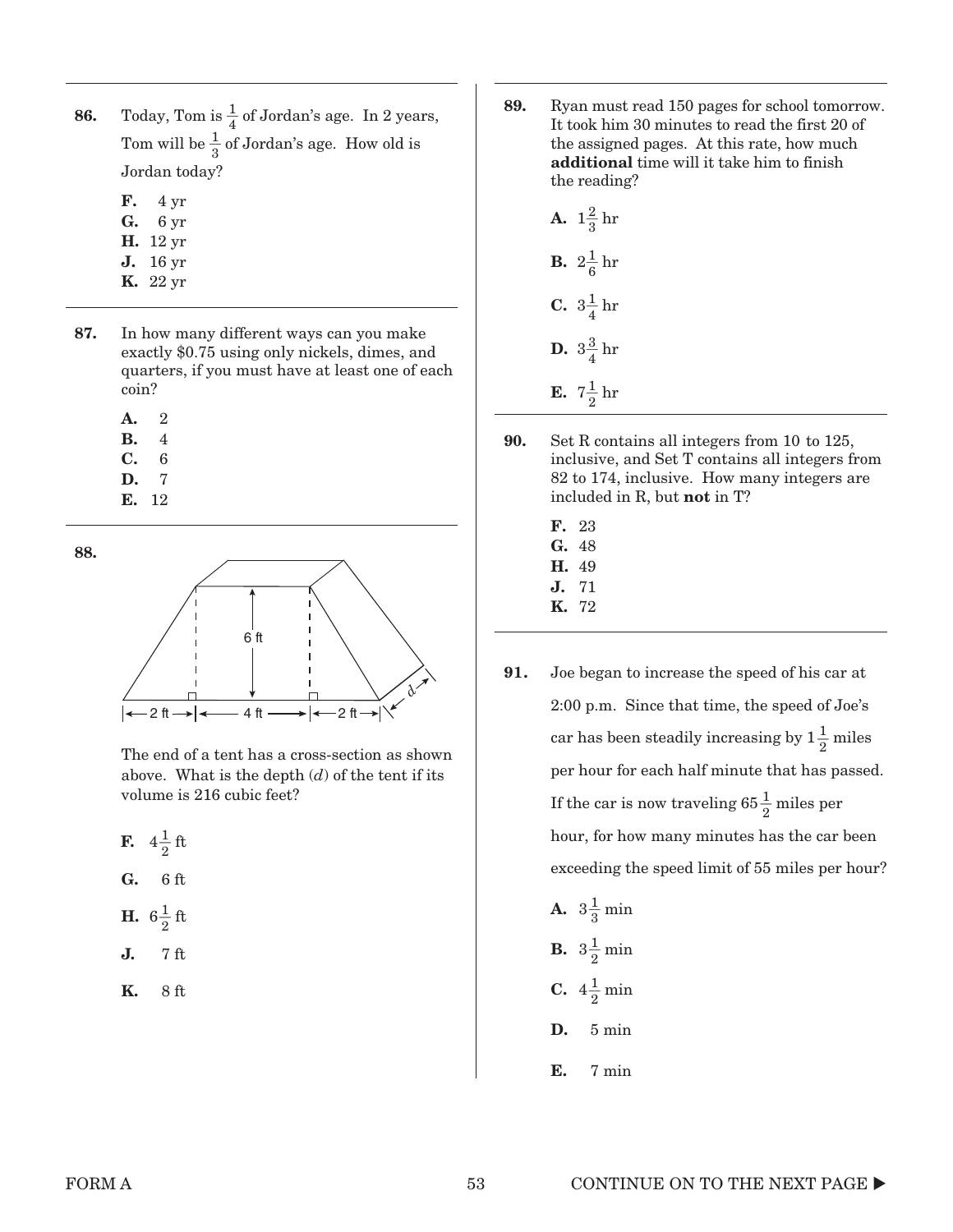| 92. | How many positive two-digit numbers are |
|-----|-----------------------------------------|
|     | evenly divisible by 4?                  |

- **F.** 22
- **G.** 23
- **H.** 24
- **J.** 25
- **K.** 26
- **93.** Ang has x dollars in his savings account, and Julia has y dollars in her savings account. Ang gives Julia  $\frac{1}{3}$  of the money in his savings account, which Julia deposits into her savings account. Julia then spends  $\frac{1}{4}$  of the total in her savings account. Express the amount of money Julia spent in terms of  $x$  and  $y$ .

**A.**  $\frac{y}{4} + \frac{x}{12}$ **B.**  $\frac{y}{4} + \frac{x}{3}$  $\mathbf{C.} \frac{y}{4}$  $rac{y}{4} + \frac{x}{7}$  $\ddot{\cdot}$ **D.**  $\frac{3y}{4} + \frac{x}{4}$ **E.**  $\frac{3y}{4} + \frac{x}{3}$  $\ddot{\cdot}$ 

**94.** Each week, Arnold has fixed expenses of \$1,250 at his furniture shop. It costs Arnold \$150 to make a chair in his shop, and he sells each chair for \$275. What is Arnold's **profit** if he makes and sells 25 chairs in 1 week?

| F. |  | \$1,875 |
|----|--|---------|
|----|--|---------|

- **G.** \$2,500
- **H.** \$3,125
- **J.** \$3,750
- **K.** \$4,375
- **95.** In a restaurant, the mean annual salary of the 4 chefs is \$68,000, and the mean annual salary of the 8 waiters is \$47,000. What is the mean annual salary of all 12 employees?
	- **A.** \$47,000
	- **B.** \$54,000
	- **C.** \$55,500
	- **D.** \$57,500
	- **E.** \$61,000
- **96.** If x can be any integer, what is the greatest possible value of the expression  $1 - x^2$ ?
	- **F.** 1 **G.** 0 **H.** 1
	- **J.** 2
	- **K.** Infinity
- **97.** A steel container is shaped like a cube 10 feet on each side. This container is being filled with water at a rate of 7 cubic feet per minute. At the same time, water is leaking from the bottom of the container at a rate of 2 cubic feet per minute. If the container is exactly halffilled at 9:00 a.m., at what time will the container begin to overflow?
	- **A.** 9:55 a.m.
	- **B.** 10:00 a.m.
	- **C.** 10:11 a.m.
	- **D.** 10:40 a.m.
	- **E.** 12:20 p.m.